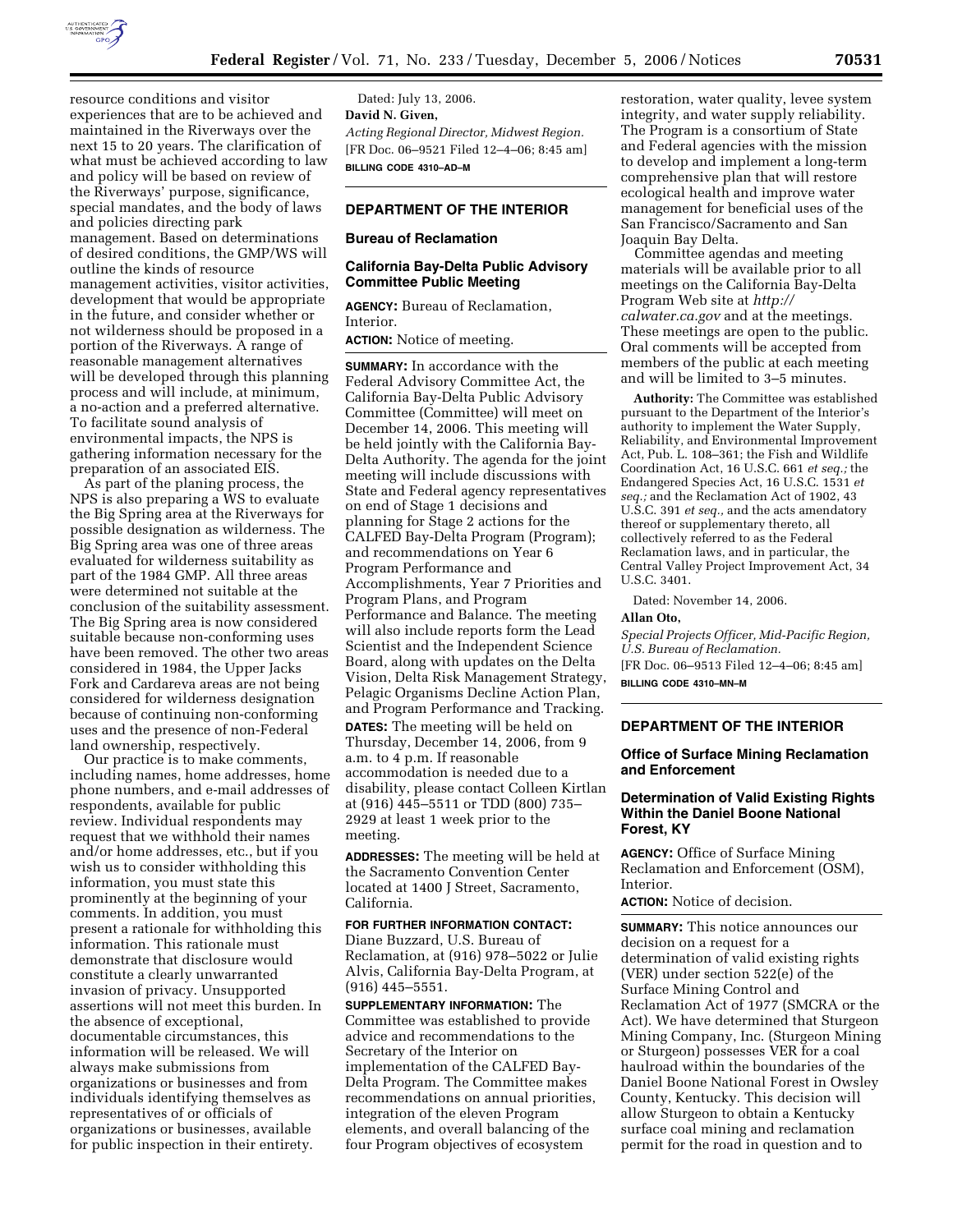use the road to access and haul coal from a surface mine located on adjacent private lands.

**DATES:** *Effective Date:* December 5, 2006. **FOR FURTHER INFORMATION CONTACT:**  William J. Kovacic, Director, Lexington Field Office, 2675 Regency Road, Lexington, Kentucky 40503. Telephone: (859) 260–8402. Fax: (859) 260–8410. Email: *bkovacic@osmre.gov.* 

#### **SUPPLEMENTARY INFORMATION:**

- I. What Is the Nature of the VER Determination Request?
- II. What Legal Requirements Apply To This Request?
- III. What Information Is Available Relevant to the Basis for the Request?
- IV. How We Processed the Request
- V. How We Made Our Decision
- VI. What Public Comments Were Received?
- VII. How Can I Appeal the Determination?

VIII. Where Are the Records of This Determination Available?

#### **I. What Is the Nature of the VER Determination Request?**

On February 23, 2006, QORE Property Sciences (QORE) submitted a request for a determination of VER on behalf of Sturgeon. Sturgeon is proposing to conduct surface coal mining operations on approximately 424 acres of privately owned land near Watches Branch of Laurel Fork in the southeast corner of Owsley County, Kentucky. The property to be mined is adjacent to the Daniel Boone National Forest.

QORE is seeking a determination that Sturgeon has VER under paragraph (c)(1) of the definition of VER in 30 CFR 761.5 to use an existing road across Federal lands within the Daniel Boone National Forest as an access and haul road for the proposed mine. No other surface coal mining operations would be conducted on Federal lands within the Daniel Boone National Forest as part of this mine.

On June 20, 2006, we published a notice in the **Federal Register** (71 FR 35448) in which we provided 30 days for the public to comment on the request for a determination of VER to use an existing Forest Service road as a coal mine access and haul road across Federal lands within the boundaries of the Daniel Boone National Forest in Owsley County, Kentucky.

## **II. What Legal Requirements Apply To This Request?**

Section 522(e)(2) of SMCRA, 30 U.S.C. 1272(e)(2), prohibits surface coal mining operations on Federal lands within the boundaries of any national forest, with two exceptions. The first exception pertains to surface operations and impacts incidental to an underground coal mine. The second

relates to surface operations on lands within national forests west of the 100th meridian. Neither of those exceptions applies to the request now under consideration.

The introductory paragraph of section 522(e) also provides two general exceptions to the prohibitions on surface coal mining operations in that section. Those exceptions apply to operations in existence on the date of enactment of the Act (August 3, 1977) and to land for which a person has VER. SMCRA does not define VER. We subsequently adopted regulations defining VER and clarifying that, for lands that come under the protection of 30 CFR 761.11 and section 522(e) after the date of enactment of SMCRA, the applicable date is the date that the lands came under protection, not August 3, 1977.

On December 17, 1999 (64 FR 70766– 70838), we adopted a revised definition of VER, established a process for submission and review of requests for VER determinations, and otherwise modified the regulations implementing section 522(e). At 30 CFR 761.16(a), we published a table clarifying which agency (OSM or the State regulatory authority) is responsible for making VER determinations and which definition (State or Federal) will apply. That table specifies that OSM is responsible for VER determinations for Federal lands within national forests and that the Federal VER definition in 30 CFR 761.5 applies to those determinations.

Paragraph (c) of the Federal definition of VER contains the standards applicable to VER for roads that lie within the definition of surface coal mining operations. QORE is seeking a VER determination under paragraph (c)(1), which provides that a person who claims VER to use or construct a road across the surface of lands protected by 30 CFR 761.11 or section 522(e) of SMCRA must demonstrate that the ''road existed when the land upon which it is located came under the protection of § 761.11 or 30 U.S.C. 1272(e), and the person has a legal right to use the road for surface coal mining operations.''

Based on other information available to us, we also considered whether VER might exist under the standard in paragraph (c)(3), which requires a demonstration that a ''valid permit for use or construction of a road in that location for surface coal mining operations existed when the land came under the protection of § 761.11 or 30 U.S.C. 1272(e).''

## **III. What Information Is Available Relevant to the Basis for the Request?**

The following information has been submitted by QORE or obtained from the United States Forest Service (USFS or Forest Service) or the Kentucky Department for Natural Resources (DNR):

1. A 4,900 foot road designated USFS road FSR 1649A exists on the land to which the VER determination request pertains.

2. The land upon which the road is located was in Federal ownership as part of the Daniel Boone National Forest on August 3, 1977, the date of enactment of SMCRA.

3. On May 18, 2006, the USFS issued a permit to Sturgeon for non-Federal commercial use of this road. The permit is contingent upon Sturgeon receiving all other necessary authorizations to operate.

4. The road in question is clearly visible on several aerial photographs taken between April 11, 1978, and February 26, 1988.

5. The road is visible as a faint feature in aerial photographs dated April 27, 1974, and May 9, 1976.

6. A DNR employee remembers using an old logging road in this area for trail biking the summer after he graduated from college in the spring of 1977.

7. The USFS issued River Mining Co., Inc. a special use permit for the construction and use of a road in this location as a coal access and haul road on September 24, 1976.

8. There is a copy of pages from the Forest Service Handbook regarding categorical exclusions.

9. There is documentation pertaining to the 1976 Special Use Permit for location of Forest Service Road 1649A.

### **IV. How We Processed the Request**

We received the request on February 23, 2006, and determined that it was administratively complete on March 23, 2006. That review did not include an assessment of the technical or legal adequacy of the materials submitted with the request.

As required by 30 CFR 761.16(d)(1), we published a notice in the **Federal Register** seeking public comment on the merits of the request on June 20, 2006 (71 FR 35448). We also published notices on June 22 and 29, and July 6 and 13, 2006, in *The Booneville Sentinel*, Booneville, Kentucky, a newspaper of general circulation in Owsley County, Kentucky.

After the close of the comment period on July 21, 2006, we reviewed the materials submitted with the request, all comments received in response to this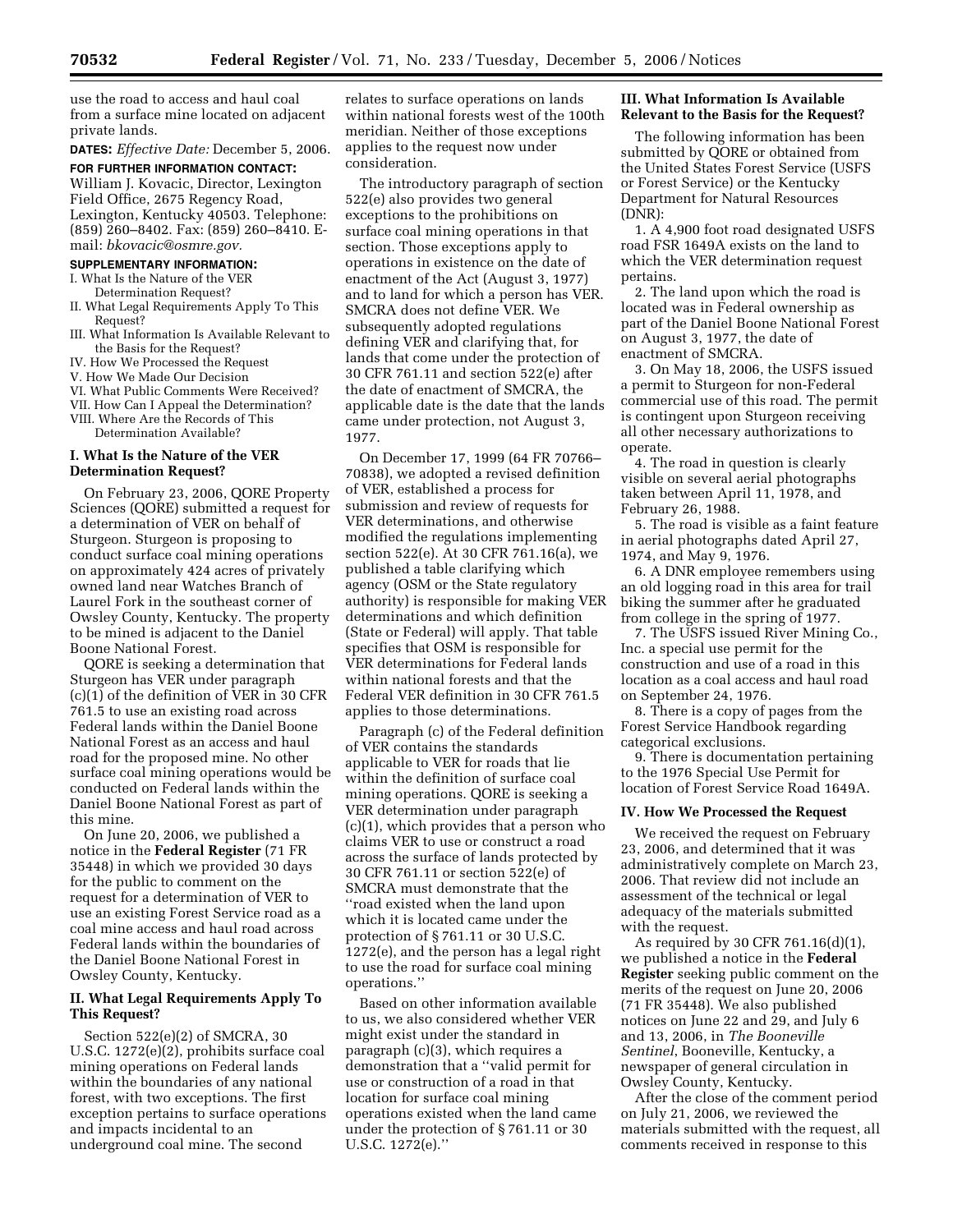and other notices, and other relevant, reasonably available information (copies of pages from the Forest Service Handbook and Forest Service documentation pertaining to Watches Branch Road 1649A (Administrative Record Numbers KYVER–016 and 019, respectively) and determined that the record was sufficiently complete and adequate to support a decision on the merits of the request.

We evaluated the record in accordance with the requirements at 30 CFR 761.16(e) as to whether the requester has demonstrated VER for the proposed access and haul road. For the reasons discussed below, we have determined that the requestor has demonstrated VER.

## **V. How We Made Our Decision**

As we stated above, QORE sought a VER determination under paragraph (c)(1) of the definition of VER at 30 CFR 761.5, which provides as follows:

(1) The road existed when the land upon which it is located came under the protection of section 761.11 or 30 U.S.C. 1272(e), and the person has a legal right to use the road for surface coal mining operations.

We applied this standard by examining all information submitted by QORE, the Forest Service and interested parties for evidence of a road in existence on August 3, 1977. QORE submitted a signed, notarized statement by the property owner of the currently proposed Kentucky surface coal mining permit 895–0171 (for which the applicant has requested VER to use the existing Forest Service road). That statement asserts that the road in question was originally constructed to access the property-owner's property on Watches Fork in Owsley County, Kentucky. The land owner also stated that the road was used by pre-law permit 6264–77. That permit was issued to River Mining Company of Independence, Kentucky, by the Commonwealth of Kentucky's Department of Natural Resources and Environmental Protection, Division of Reclamation on September 29, 1977.

Based upon the date of the permit alone, it appears that the 1977 surface coal mining permit issued to River Mining Company was issued post-SMCRA (Administrative Record Number KYVER–002). The exact date of construction of the road is not known. Two scanned images of Kentucky Department of Transportation aerial photographs of the same area dated April 11, 1978, clearly show the road in question (Administrative Record Numbers KYVER–005 and KYVER–006). A May 9, 1976, scan of a Forest Service

infrared aerial photograph shows the faint trace of a road at the location of the road in question, as does a Forest Service aerial photograph dated April 27, 1974 (Administrative Record Numbers KYVER–002, and KYVER–020, respectively).

Although it is not certain exactly when River Mining Company constructed its access and haul road under the 1976 Special Use Permit issued by the Forest Service, it is clear that a road of unknown origin, perhaps created as a logging road, has existed on the trace of the road in question since at least 1976. Therefore, we have determined that the evidence indicates that a road existed when the land upon which the road is located came under the protection of section 761.11 of the Federal regulations and section 522(e) of SMCRA on August 3, 1977.

The VER standard in the definition of VER at 30 CFR 761.5 also requires that the person seeking VER must have ''a legal right to use the road for surface coal mining operations.'' That ''legal right'' standard was added to the definition of VER on December 17, 1999 (64 FR 70766, 70832). In the preamble to that revision of the definition of VER, OSM stated that a person must demonstrate a legal right to use the road for surface coal mining operations. (See 64 FR 70791) That is, despite the fact that a road existed on August 3, 1977, that fact alone doesn't give the applicant the right to use the road for commercial purposes. To comply with this requirement, Sturgeon applied for and received a Road Use Permit for the road in question (Watches Fork Road (FSR 1649A)) from the Forest Service dated May 18, 2006 (Administrative Record Number KYVER–008). That permit authorizes Sturgeon to haul ''coal from private lands adjacent to National Forest System lands.''

Paragraph (c)(1) of the definition of VER at 30 CFR 761.5 merely states that the applicant for VER must have a legal right to use the road for surface coal mining operations. The preamble to the definition of VER published on December 17, 1999, does not provide any additional information regarding the ''legal right'' requirement. That is, there is no requirement that the legal right to use the road must exist on the date of the enactment of SMCRA. The only requirement is that the applicant has a legal right to use the road. Therefore, we conclude that the May 18, 2006, Road Use Permit from the Forest Service is sufficient to prove that Sturgeon has a legal right to use the road.

The Forest Service Road Use Permit for the Watches Fork Road includes

various conditions. For example, the permittee is required to conduct work to improve the road, but only after VER is established and all State, local and Federal permits and licenses are obtained, and before hauling commences. Also, the Forest Service Road Use Permit states that Sturgeon's use of the road is ''nonexclusive.'' That is, the Forest Service may use this road and authorize others to use the road at any and all times.

Based upon the evidence discussed above, we have determined that VER for the Watches Fork Road, FSR 1649A, across a portion of the Daniel Boone National Forest exists.

## **VI. What Public Comments Were Received?**

Three commenters submitted written comments opposing approval of the VER determination. Some of the comments simply oppose the proposed mining operation without providing any information relevant to the basis upon which VER is claimed or decided. Therefore, we will not address those comments.

One commenter stated that this action could not proceed until after OSM, the USFS, and the U.S. Army Corps of Engineers (USACOE) conducted a coordinated National Environmental Policy Act (NEPA) review of this action and the pending adjacent permit application. OSM finds that a NEPA review of this type is not required. The issuance of the USFS road use permit is already covered under the NEPA action taken by the USFS in compliance with its Environmental Policy and Procedures Handbook. OSM's decision on the request for a determination of VER is a legal opinion that is categorically excluded from the requirement to prepare an environmental assessment or environmental impact statement. The categorical exclusion is listed in the Departmental Manual at 516 DM 2, Appendix 1.4. Issuance of the State permit is not a Federal action and, therefore, NEPA has no applicability. Actions taken by the USACOE with respect to NEPA and any excess spoil fills on the adjacent permit are not part of this decision and, in addition, are already reviewed by the USACOE under the Nationwide 21 permit review.

Two commenters stated, and we agree, that the applicant did not meet the standards of 30 CFR 761.5(b) for VER based on having made a good faith effort to obtain a permit according to final rules issued by OSM. However, this is not the standard on which VER was requested. The appropriate standard for the road for which VER was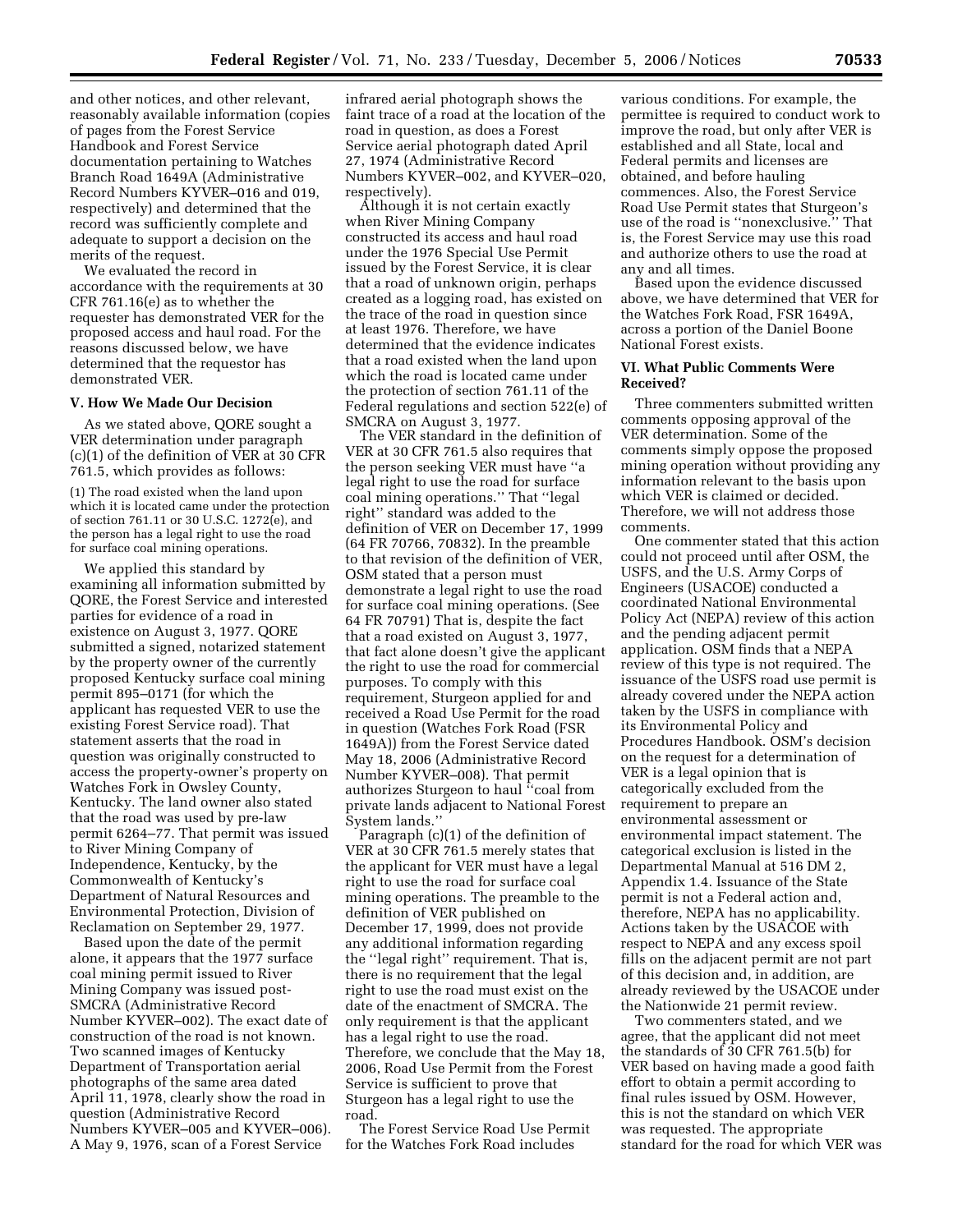requested is the definition of VER at 30 CFR 761.5(c)(1) which applies to the use of roads across lands protected from surface coal mining and reclamation operations.

Two commenters contend that the USFS did not have authority to issue the May 18, 2006, land use permit to the applicant. This comment is apparently based on the premise that the USFS permit could not be issued until OSM had determined that the applicant had shown VER to use the road. This claim is apparently further based on several conversations one of the commenters had with USFS personnel who apparently told him that a USFS land use permit would not be issued until OSM made a decision on the VER request. One commenter also expressed the opinion that OSM can not find in favor of the applicant because the USFS land use permit can not be issued without a VER determination. We are not aware of any provision of law, statute, regulation, or policy that precludes the USFS from issuing a land use permit based upon whether or not some other government agency approval has already been granted. Also, the Federal regulations at 30 CFR 760.11(c)(1) state, in part, that VER can exist if the person requesting the determination has a legal right to use the road. The term ''legal right'' is not defined. Because it is not defined, we believe that any number of circumstances would establish this right. It could mean that the person holds a permit, has a legal easement, qualifies for a permit, or any number of circumstances or conditions that would qualify as a ''legal right.'' In this instance, the USFS Road Use Permit satisfies the ''legal right'' component necessary to show that VER exist under 30 CFR 761.5(c)(1).

A commenter seemed to believe that VER could not be granted to the applicant because the road in question did not meet every standard established in the definition of VER at 30 CFR 761.5(c). Those Federal regulations do not require that every standard on that section be met. Rather, the definition of VER at 30 CFR 761.5(c) states that the applicant must meet one or more, not all, of these standards to prove VER. We have found that the applicant has shown that the road did exist at the time SMCRA became effective, and that the applicant has a legal right to use the road. Thus, the standard at 30 CFR 761.5(c)(1) has been met, and no other proof is necessary.

One commenter expressed an opinion that Sturgeon Mining did not qualify for VER because that company did not exist on August 3, 1977. It is true that

Sturgeon Mining did not exist in 1977. However, the standard for the road in question is at 30 CFR  $761.5(c)(1)$ , which is the only applicable standard in this case, and that standard requires only that the road must have existed at the passage of SMCRA and that the applicant has (not ''had'') a legal right to use it. Therefore, we do not agree with the commenter that Sturgeon can not apply for VER on the road in question simply because Sturgeon did not exist as an entity prior to August 3, 1977.

Several facts were published in the notice that opened the public comment period. Those facts were intended to provide information and background about the road in question. A commenter pointed out what the commenter considered to be certain discrepancies in those facts. Some of the comments are not pertinent to the characteristics that make the road eligible for VER under the definition of VER at 30 CFR 761.5(c)(1) and, therefore, we will not address those comments.

The commenter stated that while the road was visible in several aerial photos, ''one could see that it was not used as a coal haul road.'' The requirement for VER under the definition of VER at 30 CFR 761.5(c)(1) does not require that an existing road be used as a haulroad to qualify for VER. The requirement at 30 CFR 761.5(c)(1) provides that to demonstrate VER, the road must have existed at that location when the land came under the protection of section 761.11 of the Federal regulations or 30 U.S.C. 1272(e), and the person has a legal right to use the road for surface coal mining operations. As we discussed above, there is ample proof that a road existed at that location when the land came under the protection of section 761.11 of the Federal regulations or 30 U.S.C. 1272(e). There is also ample proof that the road was used as a haul road, but that is not required by the standard at 30 CFR 761.5(c)(1).

The commenter asserts that the road in question runs through Breathitt and Perry counties. The commenter submitted aerial photos to prove this. While it is true that there are roads in this area that are in those counties and that the road in question may be part of this road system, the only part of the road to which the VER determination applies is that part that lies within the boundaries of the USFS in Owsley, County. Any other part of this road is not relevant to the request.

The commenter had concerns about the public notice published by the applicant for the permit application submitted to the State of Kentucky for

the surface coal mining and reclamation operation for which the road in question will be used for access and coal haulage, if VER is approved. That public notice was for the permit, not for the VER determination. As we noted above, separate newspaper notices were published concerning the VER determination request.

Two commenters seem to question whether or not the road even existed prior to the effective date of SMCRA, and whether the road on which the VER determination is being requested is the same road used by River Mining as a coal haul road. Aerial photographs, onsite visits, and affidavits and statements made by persons familiar with the area all support the fact that the road on which the VER determination request has been made existed, that it was used for coal haulage, and that the road is the same road used by River Mining and described by those persons that submitted information about the road.

Two commenters made lengthy arguments to the effect that Sturgeon Mining can not meet the criteria for VER on this road because Sturgeon is in no way related to River Mining. As we stated above, the request that OSM grant a positive VER determination is based solely upon the definition of VER at 30 CFR  $761.5(c)(1)$ , not on whether the applicant is a successor to River Mining. All information submitted by the applicant or discussed by OSM in this action pertaining to River Mining is solely for the purpose of describing the history of this road to show that it does exist and that it existed prior to the effective date of SMCRA.

A commenter stated that the public notice opening the comment period had to be re-published because the acreage for the adjacent permit was in error. The commenter stated that the notice stated that Sturgeon Mining Company, Inc. is proposing to conduct surface coal mining operations on approximately 424 acres. The commenter pointed out that the actual proposed permit acreage in 235.57 acres. While this is true, it is not reason for withdrawing and republishing the notice of receipt and opening of the public comment period. The size of the operation which this road might serve is not relevant to whether or not the criteria for approving or denying the VER determination are met.

## **VII. How Can I Appeal the Determination?**

Our determination that VER exists is subject to administrative and judicial review under 30 CFR 775.11 and 775.13 of the Federal regulations.